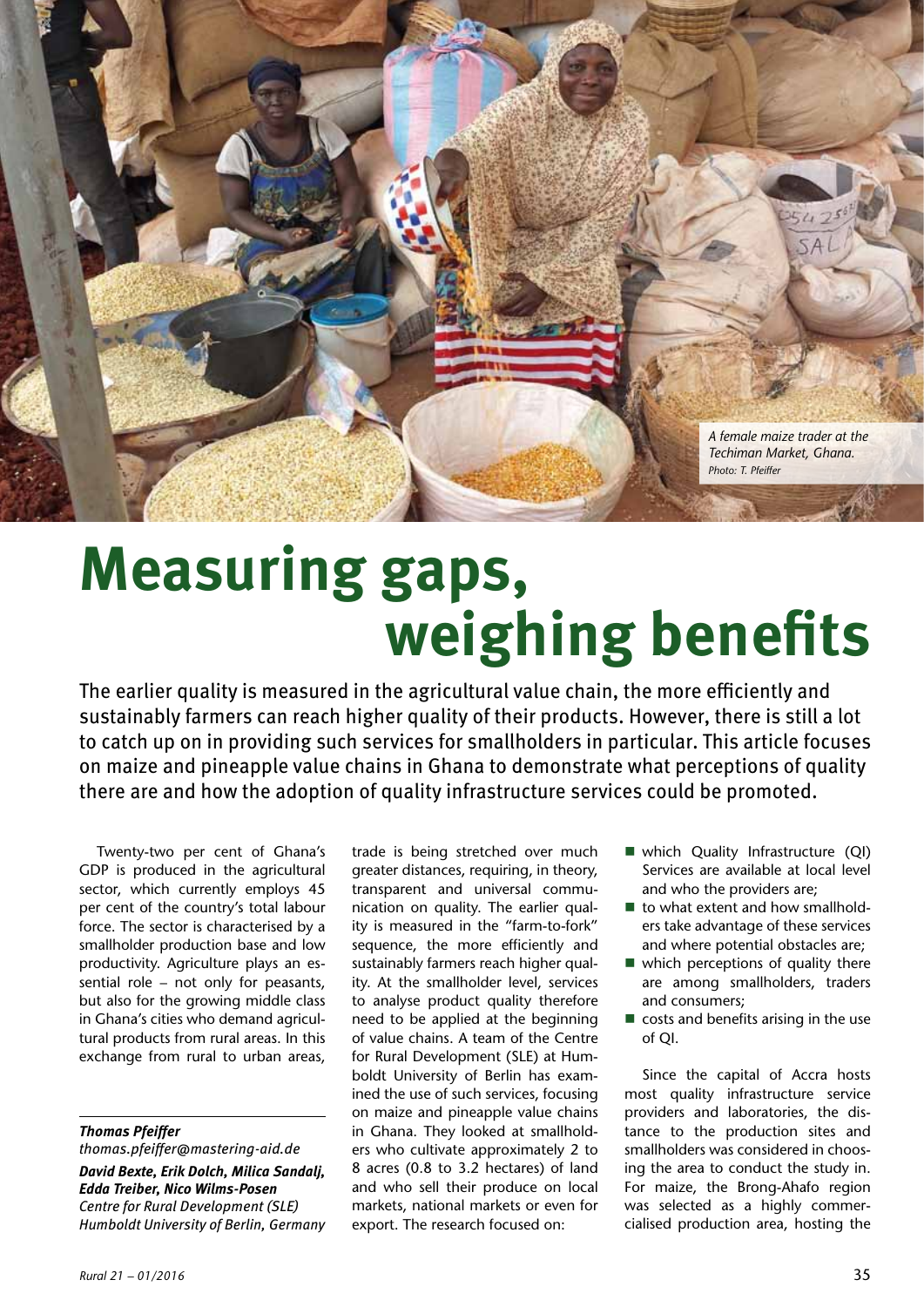## International Platform

most important supranational maize market in Techiman. For pineapple, an interesting border area was chosen: the Volta region. It is located only half the distance from Accra as compared to Brong-Ahafo.

#### **Aflatoxin in the maize value** chain: a lack of quality awareness

Ghana produces 1.9 million tons of maize annually. The staple crop is utilised as whole grain for human consumption, in processed maize products (such as cornflakes or Banku flour), and as feed. Brong-Ahafo is the leading maize production region of the country, part of the maize is directly consumed by the poultry industry.

Aflatoxins play a major role in this context. Aflatoxins are toxic carcinogenic by-products of the moulds *Aspergillus flavus* and *Aspergillus parasiticus*. Mould is caused by insufficient drying and storage, in combination with humid, warm conditions. The Accrabased laboratories of the Ghana Standards Authority (GSA) and the Food and Research Institute (FRI) are active in the detection of the highly poisonous mycotoxin. The maize standard GS 211 sets the national threshold value at 15 parts per billion. However, more than half of the maize samples tested in the laboratories of the GSA are above this limit. No farmer was found to perform aflatoxin tests in the observed regions. But if aflatoxin remains undetected at the farm level, the poison trickles further down the value chain with detrimental results.

Aflatoxin can be prevented by drying maize timely to the moisture level of 13 per cent, which is prescribed in the national maize standard. In order to safely determine the moisture level of maize, handheld moisture meters can be used outside laboratories. However, smallholders were found to be unaware of the link between aflatoxin and the moisture content. None of the smallholders interviewed actually used a moisture meter. Experiments that the research team carried out with 44 farmers indicate that traditional meth-

ods used to determine the moisture content, e.g. biting on maize grains, report the maize being, on average, over three per cent dryer than it actually is. This misjudgement raises the threat of infestation with moulds.

Quality does not seem to play a major role in the view of maize farmers and traders. This can partly be explained with the absence of the consumers' quality exigencies. Therefore, there are no incentives for smallholders to invest in aflatoxin tests or moisture meters. Further obstacles include cash constraints of smallholders, as well as insufficient drying and storage facilities that restrict their ability to respond to test results. In contrast to smallholders, poultry farmers and processors check for moisture levels before storing maize and perform aflatoxin tests since they would otherwise be afflicted by high economic losses.

The bulk-good maize is traded in bags of various sizes. Instead of weighing the mass, the maize bags are arbitrarily filled and traded with different prices according to perceived moisture. Up to now, authorities have not used their power to rule trading maize only in kilograms as neighbouring Francophone countries do. At the same time, the Ghana Standards Authority has only been partially successful in convincing Ghanaians to trade by weight.



*Photo: T. Pfeiffer*

#### **Pineapple value chain: only** export markets and processors scrutinise quality

In the pineapple value chain, a low level of QI use was observed at the smallholder level. Only in the context of export is quality infrastructure utilised, mostly because of certifications that require QI. Large-scale pineapple farmers who certify their pineapple for the lucrative export business invest a lot of time and money in the related processes of obtaining the certification. For smallholders, it is practically impossible to obtain certificates for export without financial support. Only outgrower schemes allow smallholders to take part in group certification. GLOBALG.A.P.-certified farmers (GlobalG.A.P. is a retailer-based certifiation system for **G**ood **A**gricultural **P**ractice) are required to utilise all the QI services, such as soil analysis or the testing of pesticide residuals or sugar levels of the fruits. Interestingly, many exporters test in recipient countries and not in Ghana. One reason might be that the Ghanaian labs of the GSA can only test 36 out of 452 residuals for which the European Union prescribes maximum residue levels.

A considerable portion of the 40 to 50 per cent of harvested pineapples gets sorted out – mainly for optical reasons – before export, so that quality demands of the international customers are fulfilled. The second-grade pineapples are traded on the domestic market. Here the quality demands of consumers of fresh pineapples are limited to shape, taste and juiciness of fruits. This lack of pineapple value does not encourage smallholders to use QI services. Fruit processors have higher quality demands for the domestic market than consumers of fresh pineapples and give high attention to the sugar content and colour of fruits. Here, the Food and Drugs Authority (FDA) prescribes the full range of tests on the juice products before allowing juice production. For example, refractometers – handheld devices that determine the sugar content in pineapples – are commonly used by exporters, large producers and most processors since the sugar